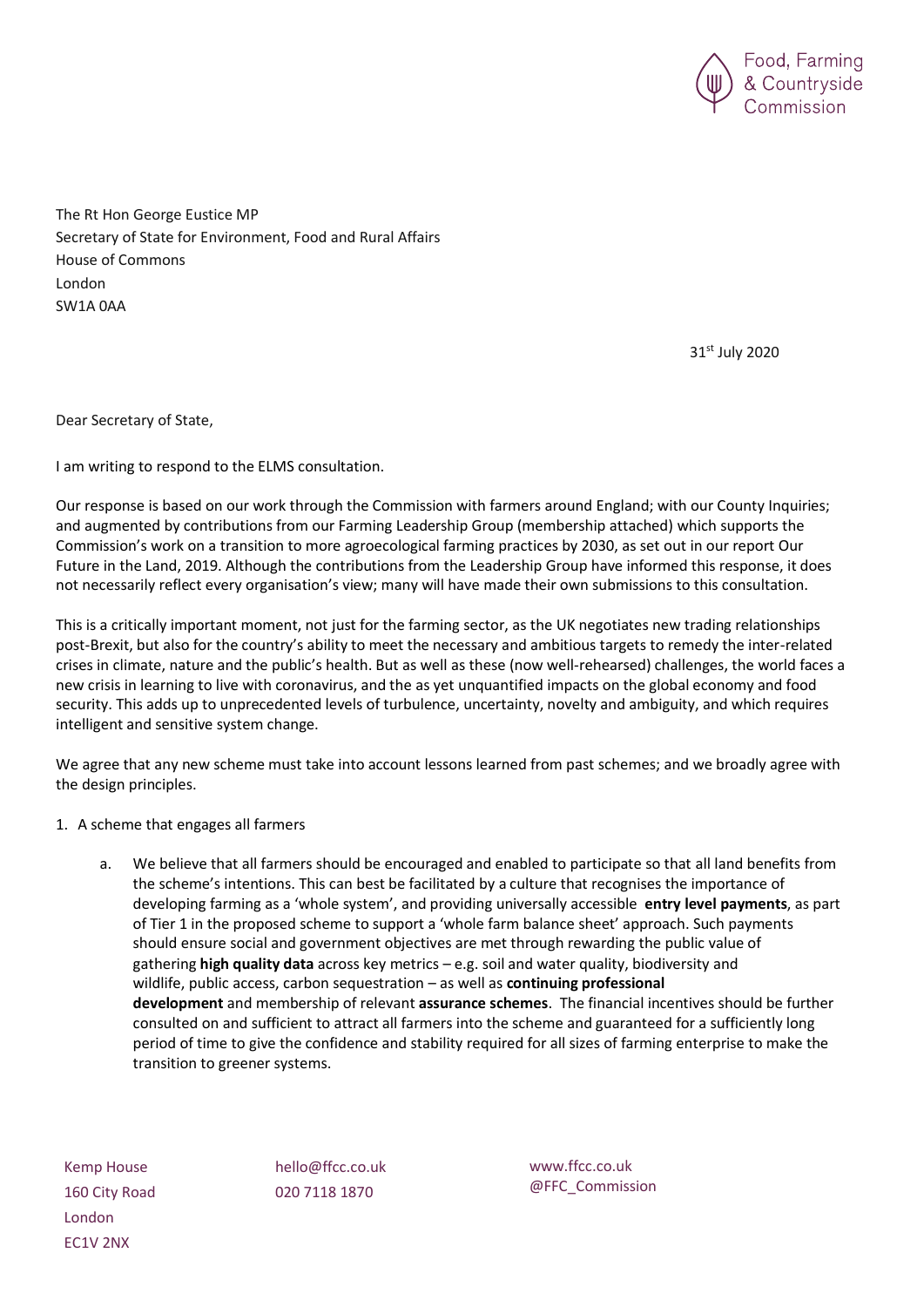

- b. For many enterprises, the transition to more sustainable, more diverse and local food production will be at the heart of their business planning. We have seen through lockdown why this is important for a more resilient and secure food system and that citizens value this [\(https://ffcc.co.uk/library/yougov-covid-19](https://ffcc.co.uk/library/yougov-covid-19-polling) [polling\)](https://ffcc.co.uk/library/yougov-covid-19-polling). To maximise such opportunities in the market requires a diverse range of holding size and type and it is important that the pace of introduction of the Tier 1 scheme does not force rapid, wholesale departure of farmers who are willing and able to make the transition, without regard to the potential unintended consequences for climate and nature, food production and the cultural heritage of farming communities. We are very concerned that the current timetable for BPS reduction makes this scenario more likely if there is a gap before a persuasive ELMS scheme has been nationally rolled out. It is critically important to get the balance right between the pace of change, the direction of travel and a practical and sustainable transition plan, future-proofed, as far as possible, against further shocks and unforeseen consequences, and giving them a chance to access payments for public goods.
- c. In our report we suggested baseline payments of £500 per hectare for first five hectares and £20 thereafter, but we consider now that this may not be enough to ensure that take up is sufficiently high and this needs to be tested. We want to ensure that as many people as possible are incentivised and rewarded for participating in Tier 1 and that this acknowledges the value of active participation both to the sector and to the UK's strategic climate and nature priorities, as well as other potential risks arising, such as the biosecurity implications of unregistered livestock ownership.
- d. (For the avoidance of doubt) There should be no minimum acreage for inclusion in tier one, as long as participants are prepared to meet the core obligations of data monitoring, CPD and membership of an assurance or certification scheme. This would incorporate horticulture and should boost the production of healthy fruit and vegetables, supporting other government intentions to improve health and wellbeing.
- 2. Targeted payments which align public and private investment to create public value
	- a. Designing a scheme which sets out to improve both the whole farm and as a result, the UK's natural assets, will be important. It would be a mistake to design a scheme in which farmers could benefit financially from opting into scheme features around the margins of their holdings, whilst leaving the main enterprise otherwise unimproved. For an ambitious and necessary Green Recovery, the scheme should incentivise rapid investment in nature-based solutions, sustainable farming and land use. Agroecological farming systems do all these things, whilst also providing nutritious food for people. We would like to see an increase in ELMS test and trials supporting whole farm approaches and the delivery of agroecological farming practices.
	- b. As we set out in our report, priorities should be: planting the right trees in the right places through woodland creation and agroforestry; carbon protection and sequestration in peat and other soils; creating and managing wetlands and waterways; natural grassland restoration; creating and restoring hedges, habitat corridors and traditional boundaries; creating and managing public access; nature improvement at scale, prioritising those that integrate agroecological practices (e.g. conservation grazing); high animal welfare systems, that build natural resistance to disease, and minimise use of on farm antibiotics; developing horticultural production and resilient supply chains, investing in the infrastructure, such as food hubs, abattoirs, dairies, required for the restoration of short, local, diverse systems.
	- c. Assurance and certification schemes, such as organic, 'pasture for life' and the LEAF Marque can be the most cost-effective way to secure a wide range of public benefits while also producing nutritious food. It remains the case that it is generally more expensive to farm sustainably than not, because the positive and negative externalities of our farming and land use systems are not internalised. Public and private

Kemp House 160 City Road London EC1V 2NX

hello@ffcc.co.uk 020 7118 1870

www.ffcc.co.uk @FFC\_Commission